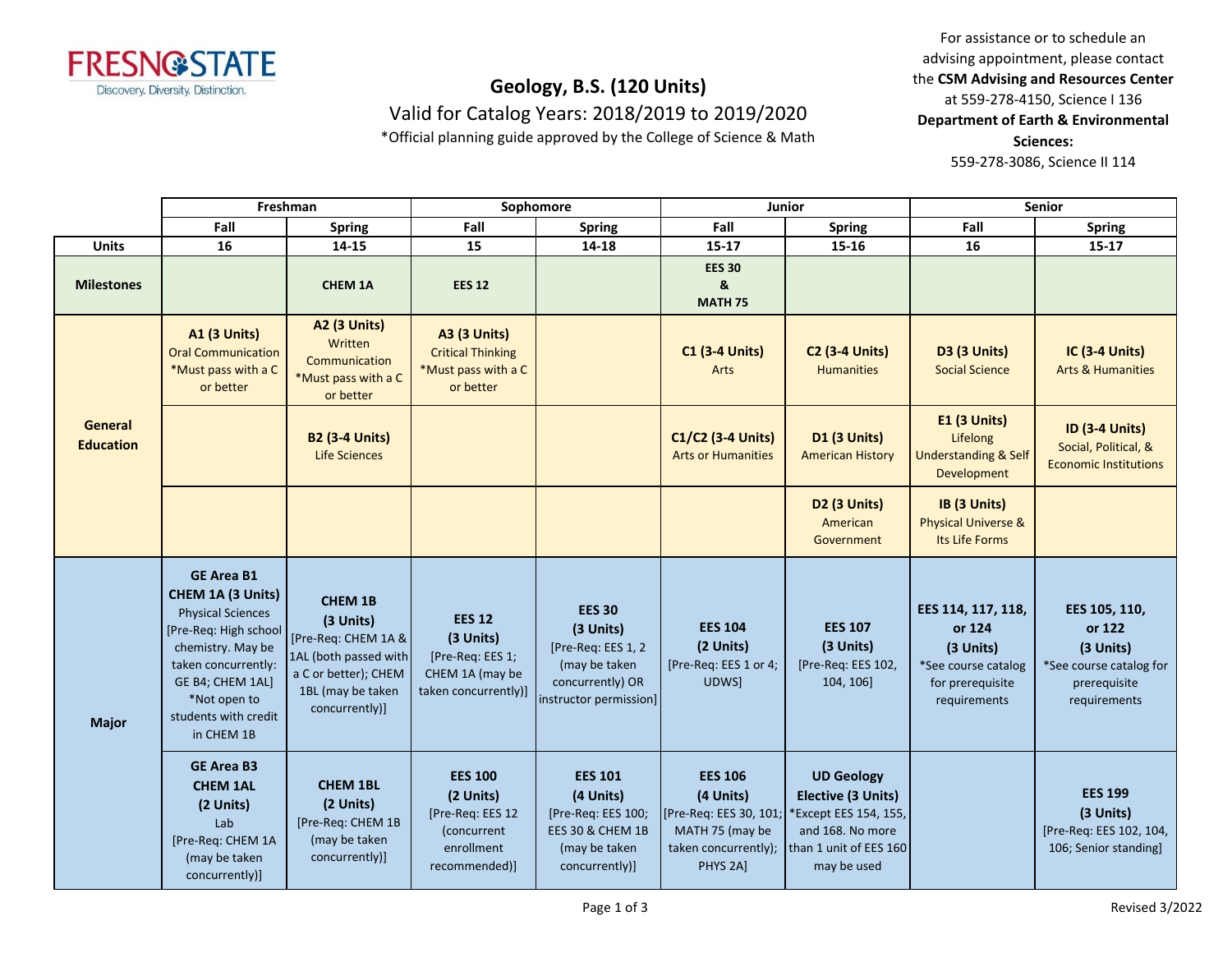

## **Geology, B.S. (120 Units)** Valid for Catalog Years: 2018/2019 to 2019/2020

\*Official planning guide approved by the College of Science & Math

For assistance or to schedule an advising appointment, please contact the **CSM Advising and Resources Center** at 559-278-4150, Science I 136 **Department of Earth & Environmental Sciences:**  559-278-3086, Science II 114

|                                                               |                                                                                                                                          | Freshman                                          |                                                                                                      | Sophomore                                                                                                     |                                                                                                 | <b>Junior</b> |                 | Senior                                                    |  |
|---------------------------------------------------------------|------------------------------------------------------------------------------------------------------------------------------------------|---------------------------------------------------|------------------------------------------------------------------------------------------------------|---------------------------------------------------------------------------------------------------------------|-------------------------------------------------------------------------------------------------|---------------|-----------------|-----------------------------------------------------------|--|
|                                                               | Fall                                                                                                                                     | <b>Spring</b>                                     | Fall                                                                                                 | <b>Spring</b>                                                                                                 | Fall                                                                                            | <b>Spring</b> | Fall            | <b>Spring</b>                                             |  |
| <b>Units</b>                                                  | 16                                                                                                                                       | 14-15                                             | 15                                                                                                   | 14-18                                                                                                         | $15 - 17$                                                                                       | 15-16         | 16              | $15 - 17$                                                 |  |
| <b>Major</b>                                                  | <b>GE Area B4</b><br><b>MATH 75</b><br>(4 Units)<br>Quantitative<br>Reasoning<br>*See course catalog<br>for prerequisite<br>requirements | EES <sub>2</sub><br>(3 Units)<br>[Pre-Req: EES 1] | <b>EES 178</b><br>(3 Units)<br>[Pre-Req: EES 1 or 4;<br>MATH <sub>75</sub><br>recommended]           | <b>EES 102</b><br>(3 Units)<br>[Pre-Req: EES 30 (may]<br>be taken<br>concurrently); EES<br>100]               | EES 105, 110,<br>or 122<br>(3 Units)<br>*See course catalog<br>for prerequisite<br>requirements |               |                 |                                                           |  |
|                                                               | EES <sub>1</sub><br>(4 Units)<br>[Pre-Req: MATH 4R or<br>second-year high<br>school algebra<br>recommended]                              |                                                   | <b>PHYS 2A</b><br>(4 Units)<br>[Pre-Req: DS 71,<br>MATH 75, MATH 70,<br>or department<br>permission] | PHYS <sub>2B</sub><br>(4 Units)<br>[Pre-Req: PHYS 2A]                                                         |                                                                                                 |               |                 |                                                           |  |
| <b>Additional</b><br><b>Graduation</b><br><b>Requirements</b> |                                                                                                                                          |                                                   |                                                                                                      | <b>UDWS (0-4 Units)</b><br>*Upper Division<br>Writing Exam OR "W"<br>Course (must pass<br>with a C or better) |                                                                                                 |               | <b>Elective</b> | <b>MI</b><br>(3 Units)<br>Multicultural/<br>International |  |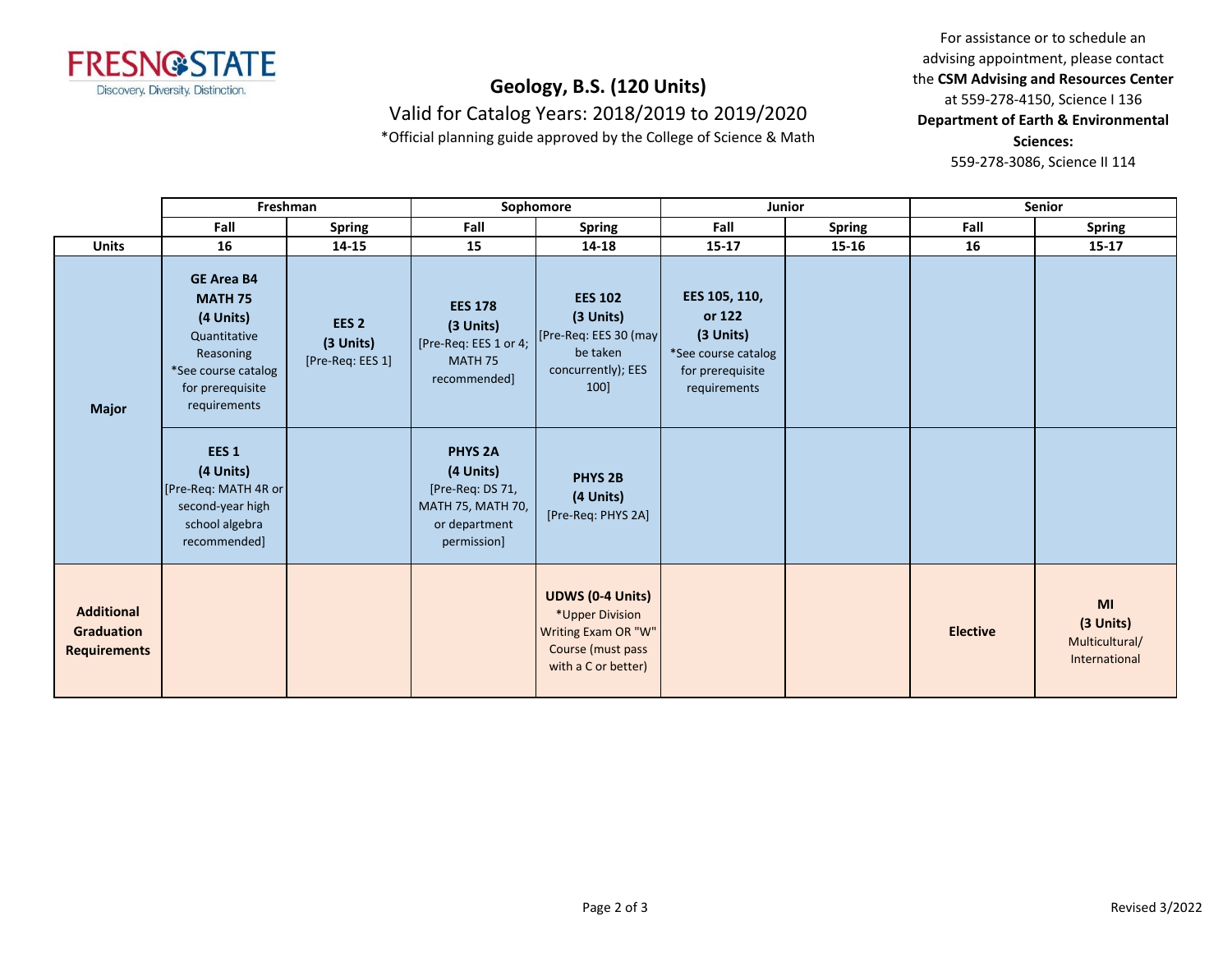

## **Geology, B.S. (120 Units)**

Valid for Catalog Years: 2018/2019 to 2019/2020

\*Official planning guide approved by the College of Science & Math

For assistance or to schedule an advising appointment, please contact the **CSM Advising and Resources Center** at 559-278-4150, Science I 136 **Department of Earth & Environmental Sciences:**  559-278-3086, Science II 114

|              | Freshman |               | Sophomore |               | Junior            |        | Senior     |                       |
|--------------|----------|---------------|-----------|---------------|-------------------|--------|------------|-----------------------|
|              | Fall     | <b>Spring</b> | Fall      | <b>Spring</b> | Fall              | Spring | Eal<br>ган | <b>Spring</b>         |
| <b>Units</b> | TO       | 14-15         | --        | 14-18         | $- - -$<br>13-T V | 15-16  | ∸∾         | <b>15 17</b><br>13-TV |

#### **FOOTNOTES:**

**Prerequisites/Corequisites:** Other restrictions may apply. Please see your course catalog for detailed prerequisite/corequisite requirements.

**Grade Requirements:** CR/NC is not permitted in the Geology major with the exception of EES 3, 30, 160; CHEM 1A, 1AL, 1B, 1BL; MATH 75; PHYS 2A, 2B.

General Education: Units in this area may be used toward a double major or minor (see double major or departmental minor). Consult the appropriate department chair, program coordinator, or faculty adviser for further information. CHEM 1A, 1AL, 1B, 1BL; MATH 75; PHYS 2A, and 2B may satisfy GE, or a minor, as appropriate.

Electives (4 units): Units in this area may be used toward a double major or minor. Students must earn a minimum of 120 units total to graduate. The number of required elective units may vary, depending on the amount of units earned from major and GE courses.

**EES 3:** No more than 1 unit will be permitted.

Upper Division Writing Skills requirement (UDWS): All undergraduate students must demonstrate competency in writing skills by passing the Upper Division Writing Exam (UDWE) or by obtaining a C or better in an approved upper division writing course, identified by the letter "W."

\*Students planning to pursue graduate study in geology are strongly encouraged to take MATH 76 or EES 177.

Substitutions: If substitutions/exceptions/waivers are made for any major courses that also meet GE and/or the Multicultural/International graduation requirement, the student is responsible for completing additional courses to satisfy the respective areas (GE and/or MI). This also includes the upperdivision writing requirement.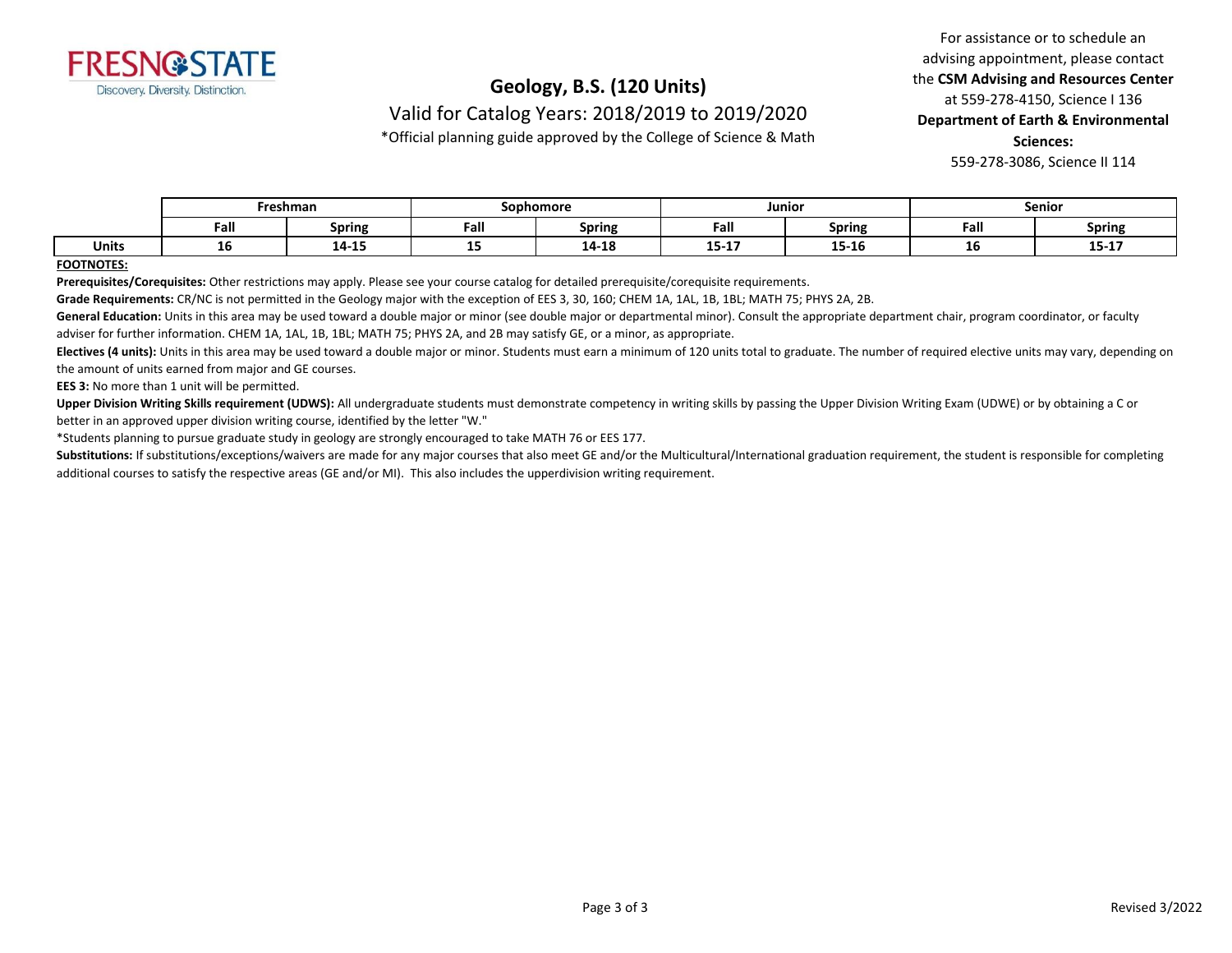

# **Geology, B.S. (120 Units)**

Valid for Catalog Years: 2014/2015 to 2017/2018

\*Official planning guide approved by the College of Science & Math

For assistance or to schedule an advising appointment, please contact the **CSM Advising and Resources Center** at 559-278-4150, Science I 136 **Department of Earth & Environmental Sciences:**  559-278-3086, Science II 114

|                             | Freshman                                                                                                                                                                                                          |                                                                                                                                            | Sophomore                                                                                     |                                                                                                                 | Junior                                                                                                                  |                                                                                                                               | Senior                                                                                               |                                                                                                 |
|-----------------------------|-------------------------------------------------------------------------------------------------------------------------------------------------------------------------------------------------------------------|--------------------------------------------------------------------------------------------------------------------------------------------|-----------------------------------------------------------------------------------------------|-----------------------------------------------------------------------------------------------------------------|-------------------------------------------------------------------------------------------------------------------------|-------------------------------------------------------------------------------------------------------------------------------|------------------------------------------------------------------------------------------------------|-------------------------------------------------------------------------------------------------|
|                             | Fall                                                                                                                                                                                                              | <b>Spring</b>                                                                                                                              | Fall                                                                                          | <b>Spring</b>                                                                                                   | Fall                                                                                                                    | <b>Spring</b>                                                                                                                 | Fall                                                                                                 | <b>Spring</b>                                                                                   |
| Units                       | 16                                                                                                                                                                                                                | 14-15                                                                                                                                      | 15                                                                                            | 14-18                                                                                                           | $15 - 17$                                                                                                               | 15-16                                                                                                                         | 16                                                                                                   | $15 - 17$                                                                                       |
| <b>Milestones</b>           |                                                                                                                                                                                                                   | <b>CHEM 1A</b>                                                                                                                             | <b>EES 12</b>                                                                                 |                                                                                                                 | <b>EES 30</b><br>&<br><b>MATH 75</b>                                                                                    |                                                                                                                               |                                                                                                      |                                                                                                 |
| General<br><b>Education</b> | <b>A1 (3 Units)</b><br><b>Oral Communication</b><br>*Must pass with a C<br>or better                                                                                                                              | <b>A2 (3 Units)</b><br>Written<br>Communication<br>*Must pass with a C<br>or better                                                        | <b>A3 (3 Units)</b><br><b>Critical Thinking</b><br>*Must pass with a C<br>or better           |                                                                                                                 | <b>C1 (3-4 Units)</b><br>Arts                                                                                           | <b>C2 (3-4 Units)</b><br><b>Humanities</b>                                                                                    | <b>D3 (3 Units)</b><br><b>Social Science</b>                                                         | <b>IC (3-4 Units)</b><br><b>Arts &amp; Humanities</b>                                           |
|                             |                                                                                                                                                                                                                   | <b>B2 (3-4 Units)</b><br>Life Sciences                                                                                                     |                                                                                               |                                                                                                                 | C1/C2 (3-4 Units)<br><b>Arts or Humanities</b>                                                                          | <b>D1 (3 Units)</b><br><b>American History</b>                                                                                | <b>E1 (3 Units)</b><br>Lifelong<br><b>Understanding &amp; Self</b><br>Development                    | <b>ID (3-4 Units)</b><br>Social, Political, &<br><b>Economic Institutions</b>                   |
|                             |                                                                                                                                                                                                                   |                                                                                                                                            |                                                                                               |                                                                                                                 |                                                                                                                         | <b>D2 (3 Units)</b><br>American<br>Government                                                                                 | IB (3 Units)<br>Physical Universe &<br>Its Life Forms                                                | MI (3 Units)<br>Multicultural/Internation<br>al                                                 |
| <b>Major</b>                | <b>GE Area B1</b><br>CHEM 1A (3 Units)<br><b>Physical Sciences</b><br>[Pre-Req: High school<br>chemistry. May be<br>taken concurrently:<br>GE B4; CHEM 1AL]<br>*Not open to<br>students with credit<br>in CHEM 1B | <b>CHEM 1B</b><br>(3 Units)<br>[Pre-Req: CHEM 1A &<br>1AL (both passed with<br>a C or better); CHEM<br>1BL (may be taken<br>concurrently)] | <b>EES 12</b><br>(3 Units)<br>[Pre-Req: EES 1;<br>CHEM 1A (may be<br>taken concurrently)]     | <b>EES 30</b><br>(3 Units)<br>[Pre-Req: EES 1, 2<br>(may be taken<br>concurrently) OR<br>instructor permission] | <b>EES 104</b><br>(2 Units)<br>[Pre-Req: EES 1 or 4;<br>UDWS]                                                           | <b>EES 107</b><br>(3 Units)<br>[Pre-Req: EES 102,<br>104, 106]                                                                | EES 114, 117, 118,<br>or 124<br>(3 Units)<br>*See course catalog<br>for prerequisite<br>requirements | EES 105, 110,<br>or 122<br>(3 Units)<br>*See course catalog for<br>prerequisite<br>requirements |
|                             | <b>GE Area B3</b><br><b>CHEM 1AL</b><br>(2 Units)<br>Lab<br>[Pre-Req: CHEM 1A<br>(may be taken<br>concurrently)]                                                                                                  | <b>CHEM 1BL</b><br>(2 Units)<br>[Pre-Req: CHEM 1B<br>(may be taken<br>concurrently)]                                                       | <b>EES 100</b><br>(2 Units)<br>[Pre-Req: EES 12<br>(concurrent<br>enrollment<br>recommended)] | <b>EES 101</b><br>(4 Units)<br>[Pre-Req: EES 100;<br>EES 30 & CHEM 1B<br>(may be taken<br>concurrently)]        | <b>EES 106</b><br>(4 Units)<br>[Pre-Req: EES 30, 101;<br>MATH 75 (may be<br>taken concurrently);<br>PHYS <sub>2Al</sub> | <b>UD Geology</b><br>Elective (3 Units)<br>*Except EES 154, 155,<br>and 168. No more<br>than 1 unit of EES 160<br>may be used |                                                                                                      | <b>EES 199</b><br>(3 Units)<br>[Pre-Req: EES 102, 104,<br>106; Senior standing]                 |